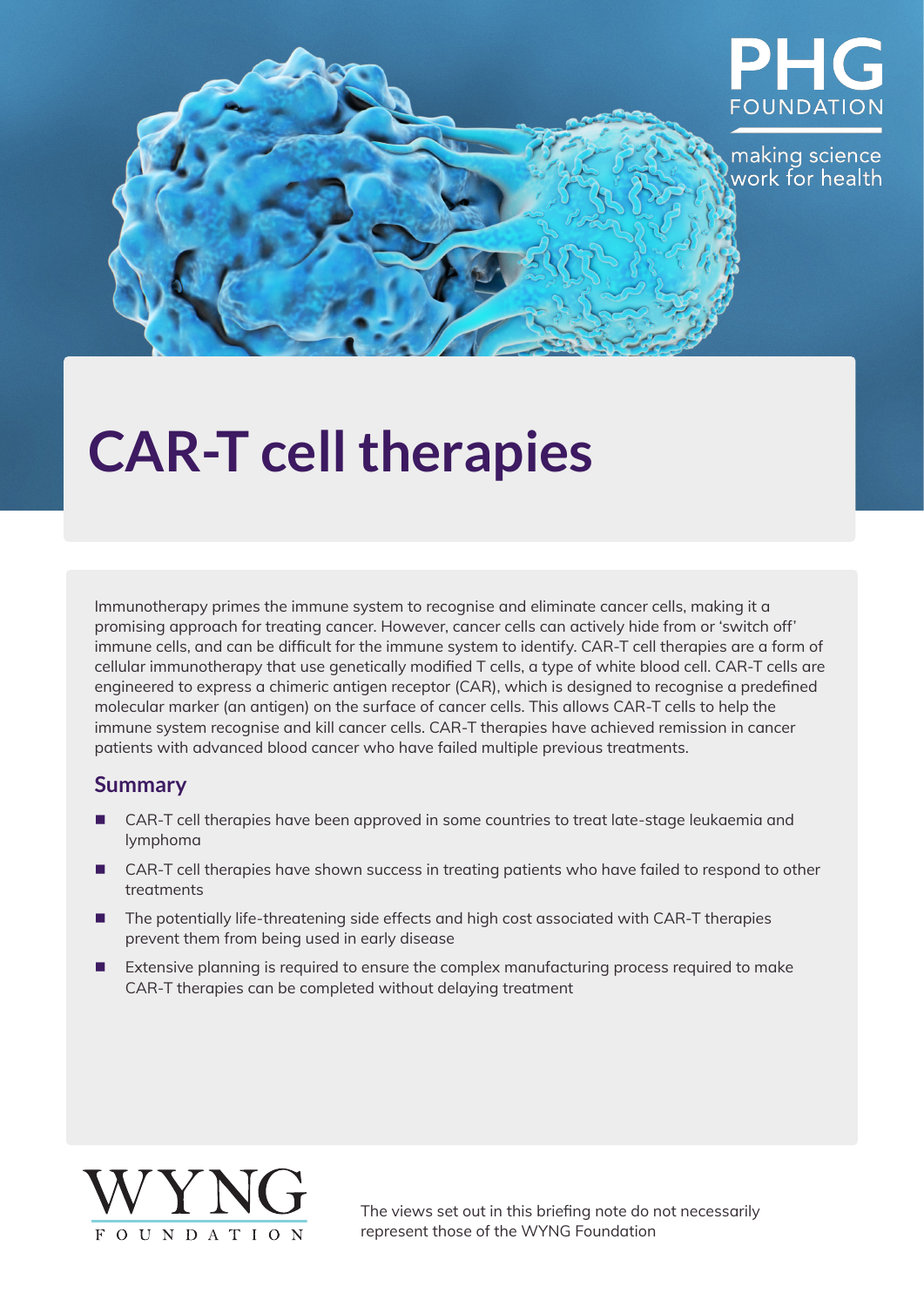# **What are CAR-T cell therapies?**

There are two main types of CAR-T therapy:

- Allogeneic T cells are derived from a healthy donor
- Autologous T cells are derived from the patient's own cells

Allogeneic therapies are only at the clinical trial stage. There are issues with rejection, meaning the CAR-T cells do not survive as long in the patient, and graft-versus-hostdisease (GVHD), which is a potentially life-threatening condition whereby the donor CAR-T cells attack the patient's normal, non-cancerous cells. Allogeneic CAR-T cells usually require further genetic modification to stop or minimise the impact of rejection and GVHD, making their development complicated and slowing the path to clinical implementation.

In contrast, autologous CAR-T therapies have been approved for use in patients in some countries for the treatment of leukaemia and lymphoma. Because autologous therapies are created from the patient's own cells, they are less likely to be rejected, so survive longer in the body. This results in better patient outcomes, as they have the potential to continually eliminate cancerous cells longer-term. Two patients who received CAR-T therapy in an early clinical trial have remained in remission a decade after treatment, with CAR-T cells still detectable in their bodies [1].

#### **Current clinical use**

Globally, a number of CAR-T therapies have been approved. Kymriah and Yescarta are among four CAR-T therapies approved by the European Medicines Agency (EMA) and among five approved by the US Food and Drug Administration (FDA). In China, two CAR-T therapies have been approved (Yescarta and Carteyva) for the treatment of large B cell lymphoma and Kymriah is approved in Hong Kong for patients ≤25 years of age with relapsed or refractory B cell acute lymphoblastic leukaemia.

All current CAR-T therapies are associated with significant and potentially lifethreatening side effects, meaning patients are closely monitored for 28 days after treatment. These include cytokine release syndrome and neurotoxicity, both of which are primarily caused by over activation of the immune system. Treatment centres administering CAR-T therapy need experience with treating these side effects, as well as expertise in extracting and handling T cells. Treatments therefore tend to be delivered by a small number of specialist centres, in the countries where they have been approved.

# **CAR-T cell manufacturing**

The manufacturing pipelines to produce autologous CAR-T cell therapies can be slow, complex and costly because each patient sample is part of a bespoke pipeline. T cells are collected from the patient and shipped to the manufacturing site for genetic modification to express the CAR, before quality control and safety testing. Manufacturing times vary but in the US are typically around 17 days for Yescarta and 22 days for Kymriah [2]. The cells are then shipped back to the treatment centre and given to the patient in an infusion.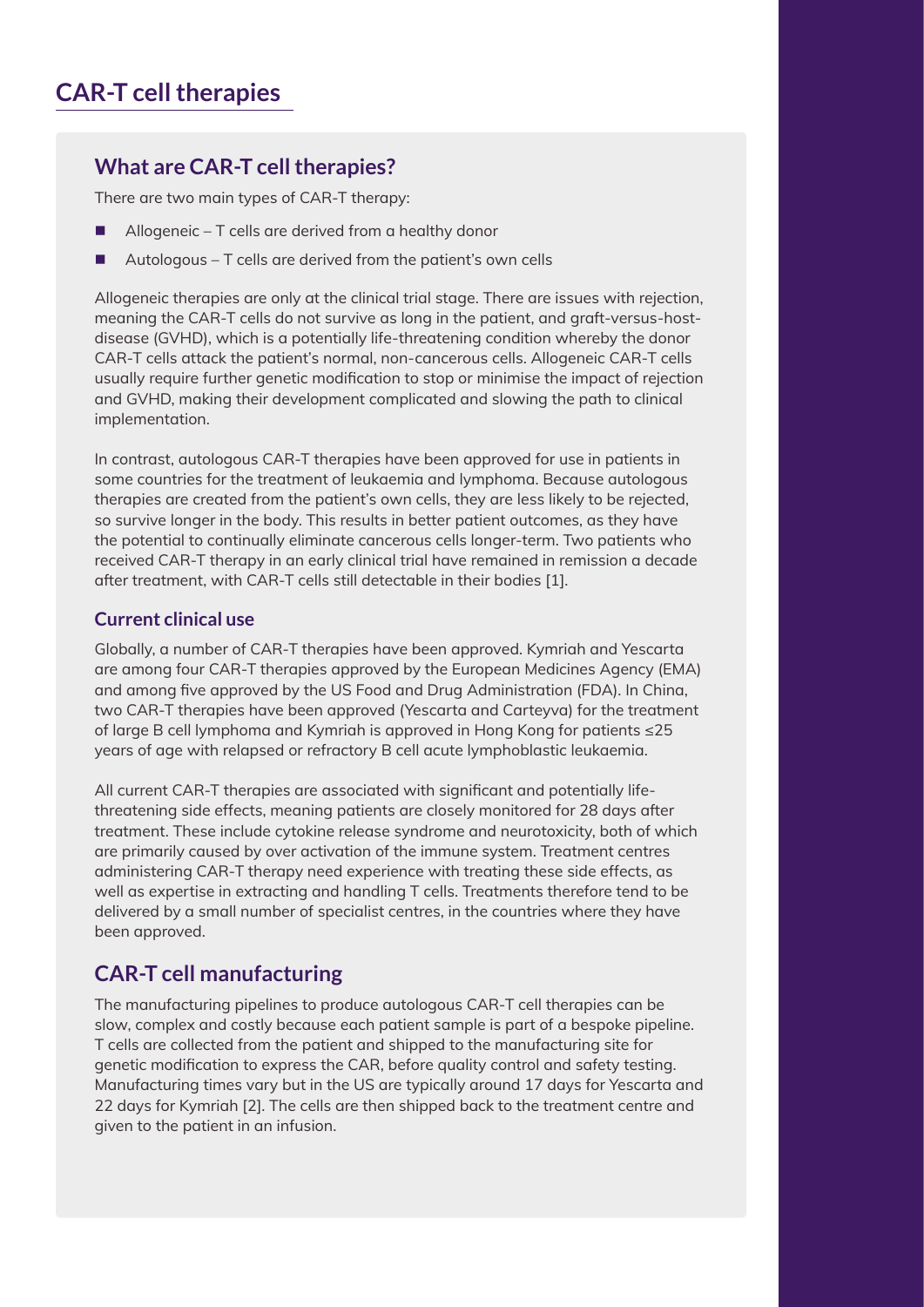# **CAR-T cell therapies**

Issues that can arise during this process include:

- Disease progression during manufacture as patients have late-stage and often aggressive disease, 'bridging' chemotherapy is sometimes required to keep the cancer under control during manufacturing.
- $\blacksquare$  The location of the manufacturing site long shipping times increase the time to treatment, which increases the risk of the disease progressing in the patient while they wait for the CAR-T cells to be made. Some countries, for example China and the US, undertake manufacturing in-country; others have the CAR-T cells manufactured overseas.

As more autologous CAR-T therapies receive approval, bespoke pipelines will need to be optimised to manage costs and ensure supply meets demand. In contrast, once the development issues for allogeneic therapies are resolved, manufacturing is likely to be quicker, simpler and cheaper because a single pipeline can be run in advance for all cells, which is easier to scale-up.

## **Enabling access to CAR-T therapies**

As novel and state of the art therapies, CAR-T cells raise issues concerning patient access, requiring strategic decision-making at the health system level to ensure they are available to those who most need them.

#### **Patient access**

The high cost of autologous CAR-T cell therapy and geographic constraints are a challenge to equitable access. Patients must attend a specialist treatment centre and stay nearby for monitoring after treatment, which may impose significant financial and social burdens, leaving some patients unable to access CAR-T therapies. Specific support for these patients may help to overcome these challenges. In addition, patients may have to be prioritised for treatment as CAR-T therapy is resourceintensive, with criteria for this requiring careful consideration.

#### **Reimbursement**

As CAR-T therapies are newly developed, there is little long-term data available. This, in combination with their high cost, can make proving cost-effectiveness difficult, resulting in delays or rejection of CAR-T therapies at the reimbursement stage. However, novel reimbursement approaches have so far proved successful for allowing initial access to CAR-T therapies [3]. These include managed access agreements, where therapies are recommended temporarily until more data is available, or outcome-based reimbursement schemes, typically involving staged payment plans based on patient outcomes at different time points. These approaches are likely to be used more widely as more bespoke and personalised medicines become available.

## **Research and clinical trials**

While currently approved CAR-T therapies have shown success in treating patients with no other treatment options, challenges remain that prohibit more widespread use, including use earlier in the disease course. Research is focused on improving efficacy, reducing side effects, and expanding into other areas including [4]:

 Improving CAR-T cell design to increase their ability to recognise and kill cancer cells, thus increasing treatment response rates